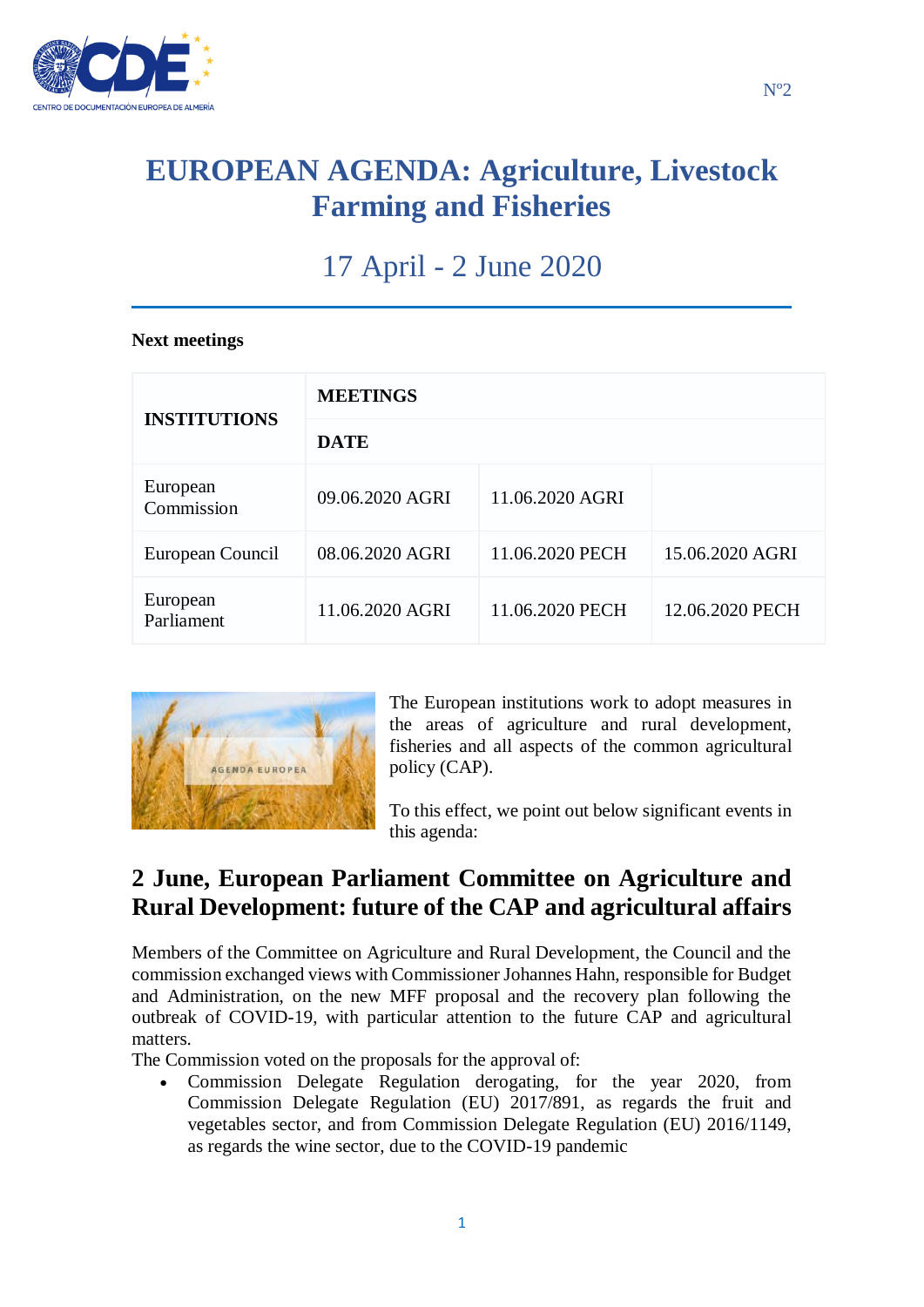EUROPEAN AGENDA: Agriculture, Livestock Farming and Fisheries Nº2, 17 April - 2 June 2020

• Delegated Regulation of the Commission on temporary derogations from certain provisions of Regulation (EU) No 1308/2013 of the European Parliament and of the Council to deal with market disruption caused by the COVID-19 pandemic in the fruit and vegetable and wine sectors, and related measures

**More information** [AGRI Meeting](https://multimedia.europarl.europa.eu/es/agri-committee-meeting_20200602-0900-COMMITTEE-AGRI_vd) [Draft](https://emeeting.europarl.europa.eu/emeeting/committee/agenda/202006/AGRI?meeting=AGRI-2020-0602_1&session=06-02-09-00)

### **26 May, European Parliament Committee on Agriculture and Rural Development: EAFRD and EAGF**

The committee held a debate with the European Commission's Director-General for Agriculture and Rural Development, Wolfgang Burtscher. The discussion focused on the **COVID-19 pandemic**, its adverse effects on agriculture and the **agri-food industry** in the EU and exceptional support measures for the sector. Among the measures discussed, particular emphasis was placed on:

- The role of the EU in protecting and restoring the world's forests
- Transitional provisions for support from the European Agricultural Fund for Rural Development (EAFRD) and the European Agricultural Guarantee Fund (EAGF)

**More information** [Vídeoconference AGRI](https://multimedia.europarl.europa.eu/en/agri-committee-meeting_20200526-1000-COMMITTEE-AGRI_vd) **[Draft](https://www.europarl.europa.eu/meetdocs/2014_2019/plmrep/COMMITTEES/AGRI/DV/2020/05-26/1205606ES.pdf)** 

### **25 May, European Parliament Committee on Fisheries: international agreements**

In the distance voting procedure the following was agreed:

- Sustainable **Fisheries Partnership Agreement** and its implementing Protocol (2020-2026) between the European Union and the **Republic of Seychelles**
- Recommendations on negotiations for a **new partnership** with the **United Kingdom of Great Britain and Northern Ireland**

#### **More information**

[Draft](https://www.europarl.europa.eu/meetdocs/2014_2019/plmrep/COMMITTEES/PECH/OJ/2020/05-25/1204880ES.pdf) [UK and North Ireland Amendments](https://www.europarl.europa.eu/meetdocs/2014_2019/plmrep/COMMITTEES/PECH/DV/2020/05-25/VotingList_Amendments_EN.pdf)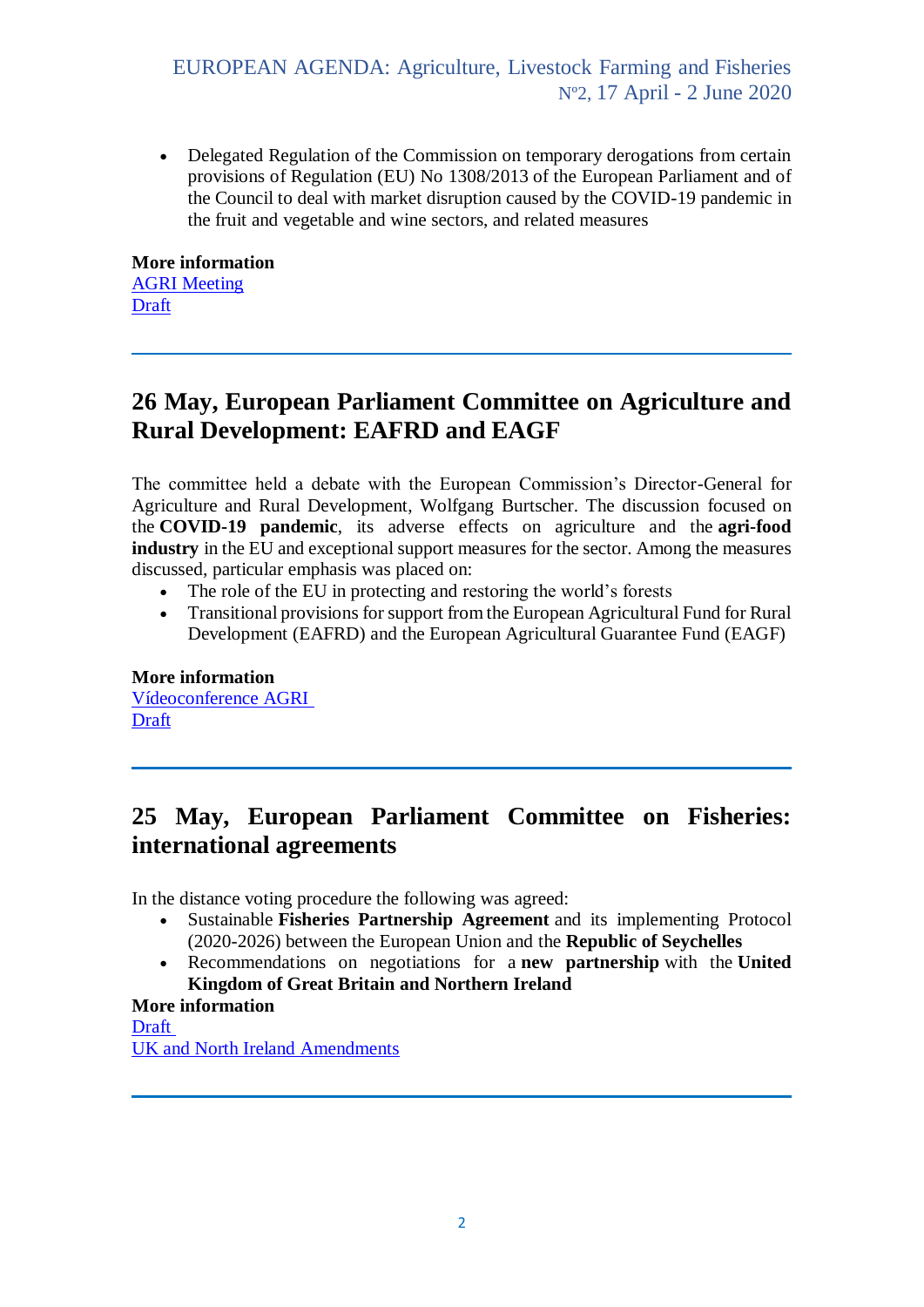### **20 May, Committee on Agriculture and Rural Development: A new way of working for the future of agriculture**

The future Common Agricultural Policy (CAP) proposes a modernised and simplified approach to enable EU agriculture to meet the constantly changing economic, social and environmental needs of a globalised world. In its [proposal,](https://ec.europa.eu/info/food-farming-fisheries/key-policies/common-agricultural-policy/future-cap_es#proposal) the European Commission sets out a vision for a more targeted, flexible and efficient CAP. To achieve this, a new [way of working](https://ec.europa.eu/info/food-farming-fisheries/key-policies/common-agricultural-policy/future-cap_es#a-new-way-of-working) is vital.

#### **More information**

[A new way of working future farming](https://ec.europa.eu/info/news/new-way-working-future-farming-2020-may-20_es)

### **20 May, Committee on Agriculture and Rural Development: compatibility of CAP reform with the ambition of the Green Deal**

The reform of the **Common Agricultural Policy (CAP)**, proposed by the European Commission in June 2018, introduces a more flexible, performance and results-based approach that takes into account local conditions and needs, while increasing the EU's ambitions for sustainability. Based on this approach and complemented by new **CAP instruments**, the European Commission considers that the proposed reform of the CAP is compatible with the ambitions of the **Green Deal**.

At the request of the European Parliament, the European Commission today published the ["Analysis of the links between the CAP and the Green Pact"](https://ec.europa.eu/info/sites/info/files/food-farming-fisheries/sustainability_and_natural_resources/documents/analysis-of-links-between-cap-and-green-deal_en.pdf). This analysis examines the contribution of the proposed CAP reform to the EU's commitments on environmental, climate and biodiversity protection set out in the European Green Deal and identifies the measures needed to make the future CAP fully compatible with the Green Deal and its strategies, such as the **From Farm to Fork and Biodiversity strategies**.

#### **More information**

[CAP reform compatibility wiith green deals ambition](https://ec.europa.eu/info/news/cap-reforms-compatibility-green-deals-ambition-2020-may-20_es)

## **8 May, Committee on Agriculture and Rural Development: policy on promotion of agri-food products**

On 8th May the European Commission launched a [public consultation](https://ec.europa.eu/info/law/better-regulation/have-your-say/initiatives/1859-Evaluation-of-the-EU-agricultural-promotion-policy) on the EU's agricultural and food promotion policy. The consultation, which is part of an [overall](https://ec.europa.eu/info/law/better-regulation/have-your-say/initiatives/1859-Evaluation-of-the-EU-agricultural-promotion-policy)  assessment of [the current policy,](https://ec.europa.eu/info/law/better-regulation/have-your-say/initiatives/1859-Evaluation-of-the-EU-agricultural-promotion-policy) aims to gather information from citizens and stakeholders with regard to the effectiveness, efficiency and relevance of current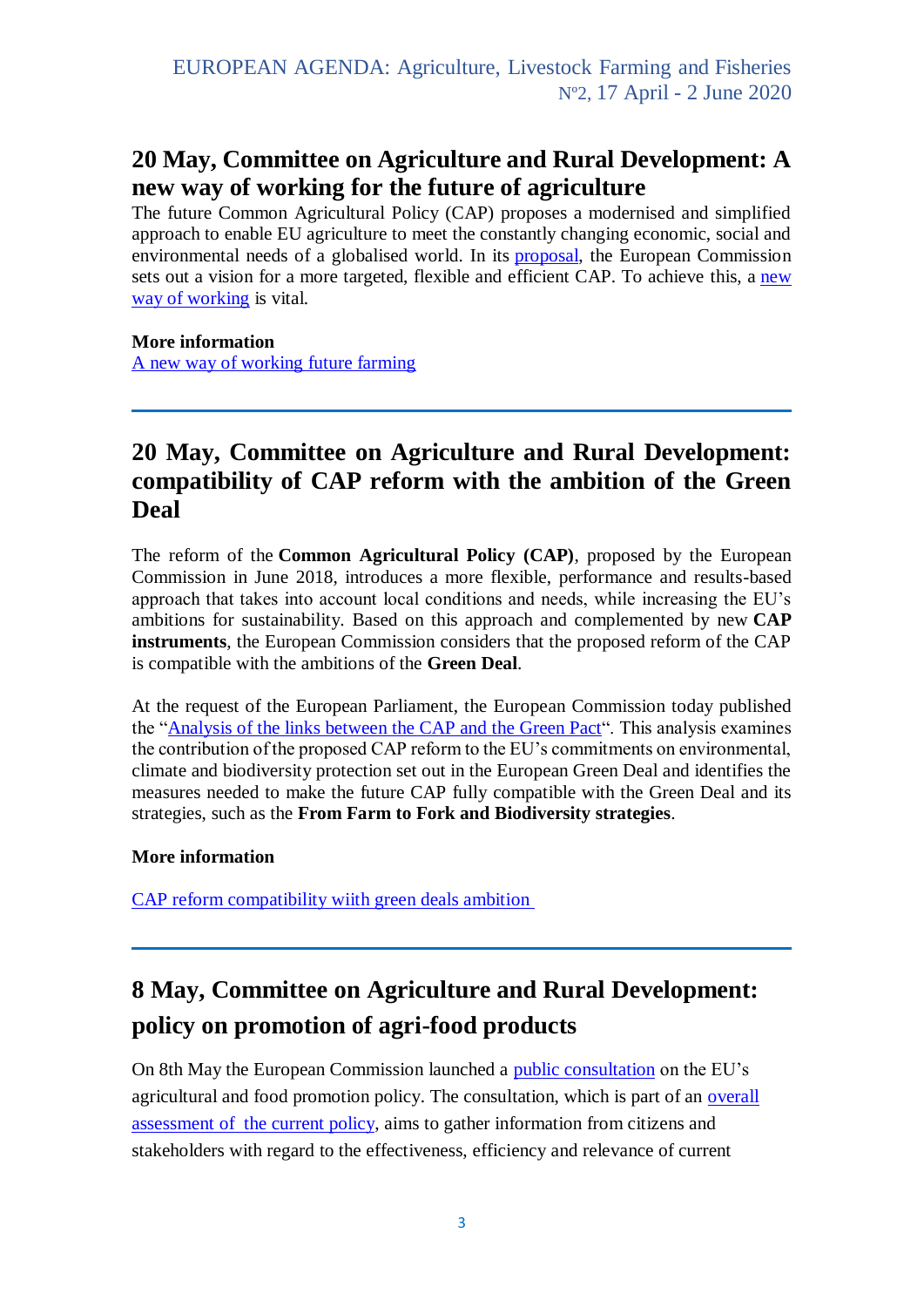measures as well as their coherence with EU action in other areas and the added value of this type of policy that is being implemented on an EU level.

#### **More information**

[European Commission seeks feedback on promotion policy agrifood products](https://ec.europa.eu/info/news/european-commission-seeks-feedback-promotion-policy-agri-food-products-2020-may-08_es)

### **26 April, European Commission: "Trees for Children" plan, improving biodiversity and climate action goals**

On the second day of the European Commission's conference "**Our Forests, Our**  Future", Commissioner Hogan announced the possibility of a "Trees for Children" plan to provide solutions for achieving national and European targets in line with our [Common](https://ec.europa.eu/info/food-farming-fisheries/key-policies/common-agricultural-policy/future-cap_es)  [Agricultural Policy proposals for the post-2020 period.](https://ec.europa.eu/info/food-farming-fisheries/key-policies/common-agricultural-policy/future-cap_es) The plan would focus on supporting tree planting by schoolchildren.

**More information** Press release – [Tress kids scheme](https://ec.europa.eu/info/news/commissioner-announces-trees-kids-scheme-2019-apr-26_es)

### **29 April, European Fisheries Control Agency: Annual Report 2019**

The FCA Administrative Council approved the agency's Annual Report for 2019. The agency supported the Member States and the European Commission in the implementation of the control system of the Common Fisheries Policy by coordinating the Joint Deployment Plans, developing specific projects related to the evaluation of compliance with the Landing Obligation (LO) and new technologies such as **Remote Electronic Monitoring** (REM) and carrying out capacity building operations within the framework of the international dimension. The functions of the European Coast Guard Cooperation enhanced the capacity of EFCA to contribute to an effective and uniform implementation of the CFP. In 2019, the agency extended operational cooperation with **EUROPOL** and **EUROJUST** in the framework of the European Multidisciplinary Platform against Criminal Threats, in the fight against illegal fishing activities.

**More information** [EFCA Annual Report 2019](https://www.efca.europa.eu/es/content/pressroom/efca-annual-report-2019-adopted-agency%E2%80%99s-administrative-board)